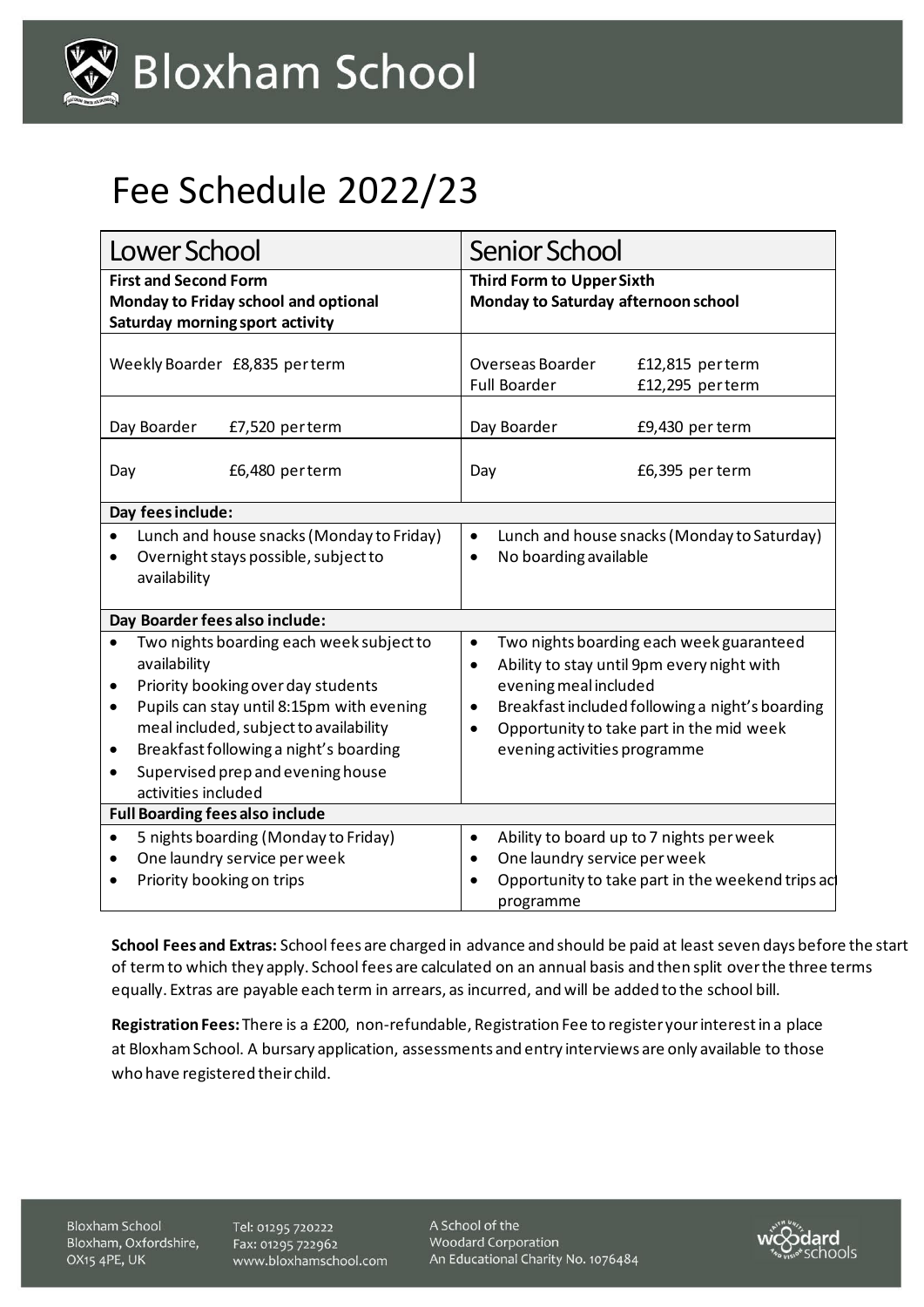

**Deposit and Acceptance Fee for UK Students:** The Acceptance Fee is payable upon acceptance of a place. For UK residents, a £1,250 Acceptance Fee is payable. An offer of a place may be made by Bloxham School that is conditional upon the student attaining a specific academic standard. In the event that this standard is not achieved, any Acceptance Fee will be refunded in full. Within the Acceptance Fee is a £500 refundable deposit, which appears on the student's final bill once all fee payments and extras are completed and any school property, if appropriate, is returned.

**Deposit and Acceptance Fee for Overseas Students:** The Acceptance Fee is payable upon acceptance of a place. For overseas pupils a deposit of a term's fees is required (refundable when the child leaves Bloxham) plus a non-refundable Acceptance Fee of £750. Where an agency is involved with the placement of a pupil, such terms may be incorporated within an agreement between both parties.

**Overnight Stays:** Day Boarders receive two nights boarding within their school fee. Any additional overnight stays will be charged at a rate of £57 per night. Should a day boarder stay forfour or more nights a week, on six or more occasions, in one term, they will be deemed to have become a Full Boarder and will be charged, retrospectively, the upgrade to full boarding without any fee remission if appropriate. The pupil will then revert back to a Day Boarder for the following term and will be billed accordingly.

**Overseas Compliance Fee:** An overseas compliance fee of £500 is included within the Overseas Boarder fee to ensure all Child Student visa requirements and related incurred costs are covered

**Exeats:** An Overseas Boarder is entitled to stay at School during the Exeat weekends in each term at an additional sum of £150 per exeat. This will be added to the school bill.

**Boarding Status:** Pupils may upgrade from a Day Boarder to a Full Boarder with immediate effect during a term by informing the Houseparent and the Bursary. Additional charges will be made on a pro rata basis and added to the school bill. A terms' notice period is required for a Full Boarder to become a Day Boarder.

**Laundry:** All Overseas Boarders and Full Boarders are entitled to one laundry service per week, and this is included in the Termly Fee (above). Any additional laundry service required will be administered by the house matron for which a charge up to £5 will be added to the school bill.

**Examination Charges:**Charges are levied for A Level, BTEC, CTEC, GCSE and other external examinations. The charges vary, with the costs added to the school bill.

**Laptop Charges:** At the beginning of Year 9, pupils will be given a new laptop that will be charged on the school bill at £115 per term for the nine terms until the end of their GCSE's, at which point it becomes the pupil's own property and useable for their Sixth Form studies at no extra charge. Sixth Form pupils may join the Bring Your Own Device (BYOD) scheme and further details can be obtained from the Head of Sixth Form.

**Instrumental Tuition:** Students in the Fifth Form and Upper Sixth will receive 23 lessons of either 30 or 60 minutes per academic year. Students in all other year groups will receive 27 lessons of 30 or 60 minutes. Lessons are charged at £27.50 or £55 per lesson for 30 and 60 minute lessons respectively. The commitment varies primarily due to the exam requirements in the summer term. The School will charge termly in advance on the basis that each child will have 10 lessons in the Michaelmas term, 9 lessons in the Lent term and then either 8 or 4 lessons in the Summer term depending on whether they have external exams or not.

Bloxham School Bloxham, Oxfordshire, OX15 4PE, UK

Tel: 01295 720222 Fax: 01295 722962 www.bloxhamschool.com A School of the Woodard Corporation An Educational Charity No. 1076484